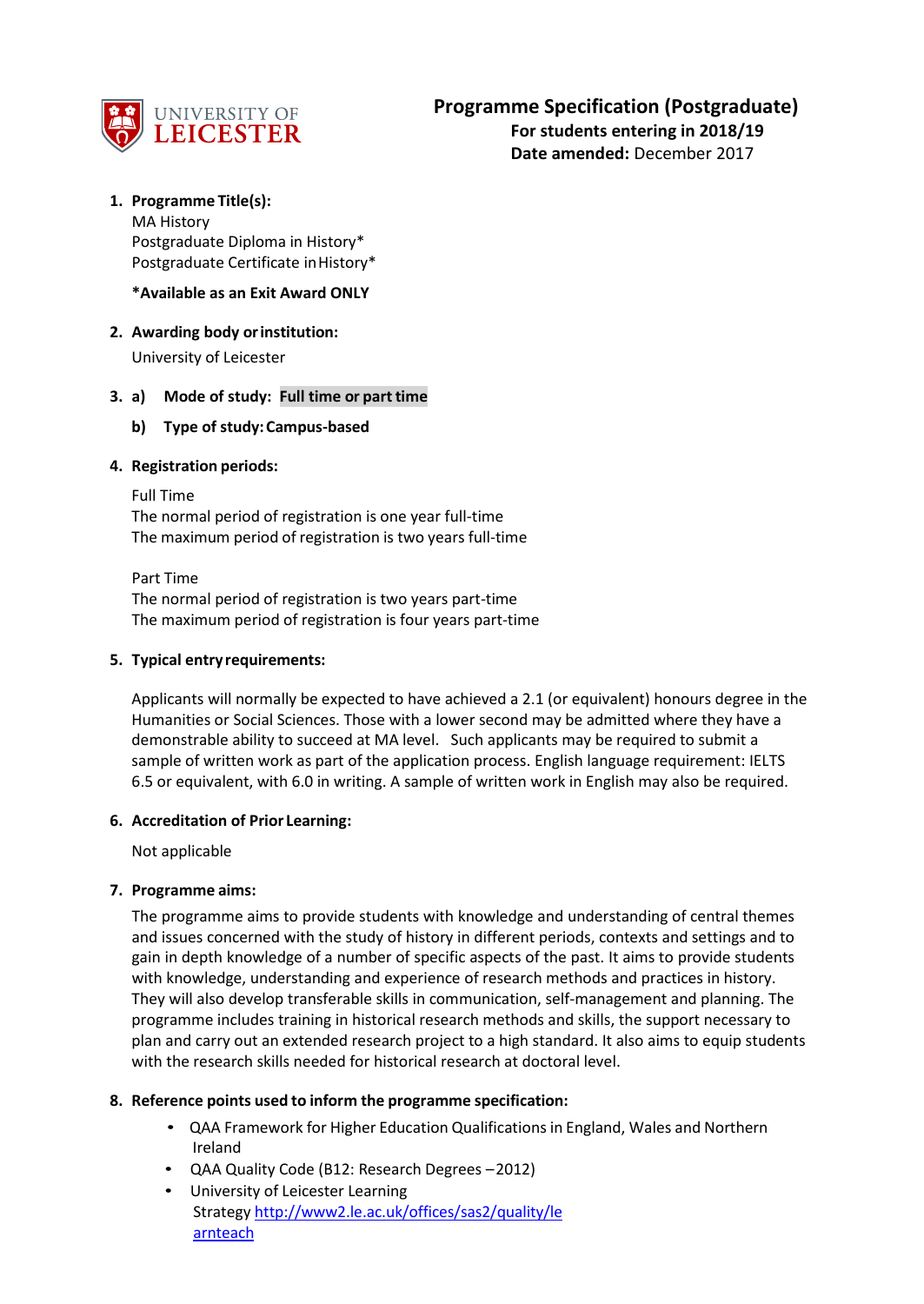- University of Leicester EmployabilityStrategy
- University of Leicester Periodic Developmental Review Reports
- Graduate Survey
- External Examiners'reports
- Annual Developmental Review of the School of History for2014-15
- ESRC guidance on Postgraduate Research training (5<sup>th</sup> edition, 2009)

# **9. Programme Outcomes:**

| <b>Intended Learning</b>                                                                                                                                                                                                                                                                                                                      | <b>Teaching and Learning</b>                                                                                                                             | <b>How Demonstrated?</b>                                                                                                             |  |  |  |  |
|-----------------------------------------------------------------------------------------------------------------------------------------------------------------------------------------------------------------------------------------------------------------------------------------------------------------------------------------------|----------------------------------------------------------------------------------------------------------------------------------------------------------|--------------------------------------------------------------------------------------------------------------------------------------|--|--|--|--|
| <b>Outcomes</b>                                                                                                                                                                                                                                                                                                                               | <b>Methods</b>                                                                                                                                           |                                                                                                                                      |  |  |  |  |
| (a) Subject and Professional skills                                                                                                                                                                                                                                                                                                           |                                                                                                                                                          |                                                                                                                                      |  |  |  |  |
| <b>Knowledge</b>                                                                                                                                                                                                                                                                                                                              |                                                                                                                                                          |                                                                                                                                      |  |  |  |  |
| Advanced knowledge of<br>methodological, practical,<br>theoretical and ethical issues<br>underpinning historical research<br>Advanced knowledge of the<br>literature and sources relating to a<br>specific aspect of the past                                                                                                                 | Seminars, workshops, directed reading,<br>research seminars, field trip, problem<br>solving exercises, dissertation<br>supervision, independent research | Summative and formative assessment<br>including written assignments, group<br>projects, oral and presentations and a<br>dissertation |  |  |  |  |
|                                                                                                                                                                                                                                                                                                                                               | <b>Concepts</b>                                                                                                                                          |                                                                                                                                      |  |  |  |  |
| Enhanced understanding of key<br>concepts in historical research                                                                                                                                                                                                                                                                              | Seminars, workshops, directed reading,<br>research seminars, field trip, problem<br>solving exercises, dissertation<br>supervision, independent research | Group projects, written assignments,<br>poster presentation, oral presentation<br>and dissertation                                   |  |  |  |  |
|                                                                                                                                                                                                                                                                                                                                               | <b>Techniques</b>                                                                                                                                        |                                                                                                                                      |  |  |  |  |
| Ability to select and apply<br>methodologies and concepts to the<br>development, execution and<br>communication of an research<br>project.                                                                                                                                                                                                    | Seminars, workshops, directed reading,<br>research seminars, dissertation<br>supervision, independent research                                           | Oral presentation, dissertation,                                                                                                     |  |  |  |  |
|                                                                                                                                                                                                                                                                                                                                               | <b>Critical analysis</b>                                                                                                                                 |                                                                                                                                      |  |  |  |  |
| Ability to apply understanding of<br>historiography, methodological and<br>theoretical concepts and research<br>techniques to the relevant sources<br>with rigour and originality                                                                                                                                                             | Seminars, workshops, directed reading,<br>research seminars, dissertation<br>supervision, independent research                                           | Oral presentation, dissertation,<br>interactions with supervisor                                                                     |  |  |  |  |
| Presentation                                                                                                                                                                                                                                                                                                                                  |                                                                                                                                                          |                                                                                                                                      |  |  |  |  |
| Ability to present material<br>coherently in a variety of formats<br>(oral presentation, poster, shorter<br>and extended written assignments,<br>dissertation).<br>Ability to select and organise<br>original material relevant to a<br>research project and to achieve a<br>high standard of written and verbal<br>communication throughout. | Seminars, workshops, research<br>seminars, independent research,<br>dissertation supervision                                                             | Poster presentation, written<br>assignments, oral presentation,<br>dissertation                                                      |  |  |  |  |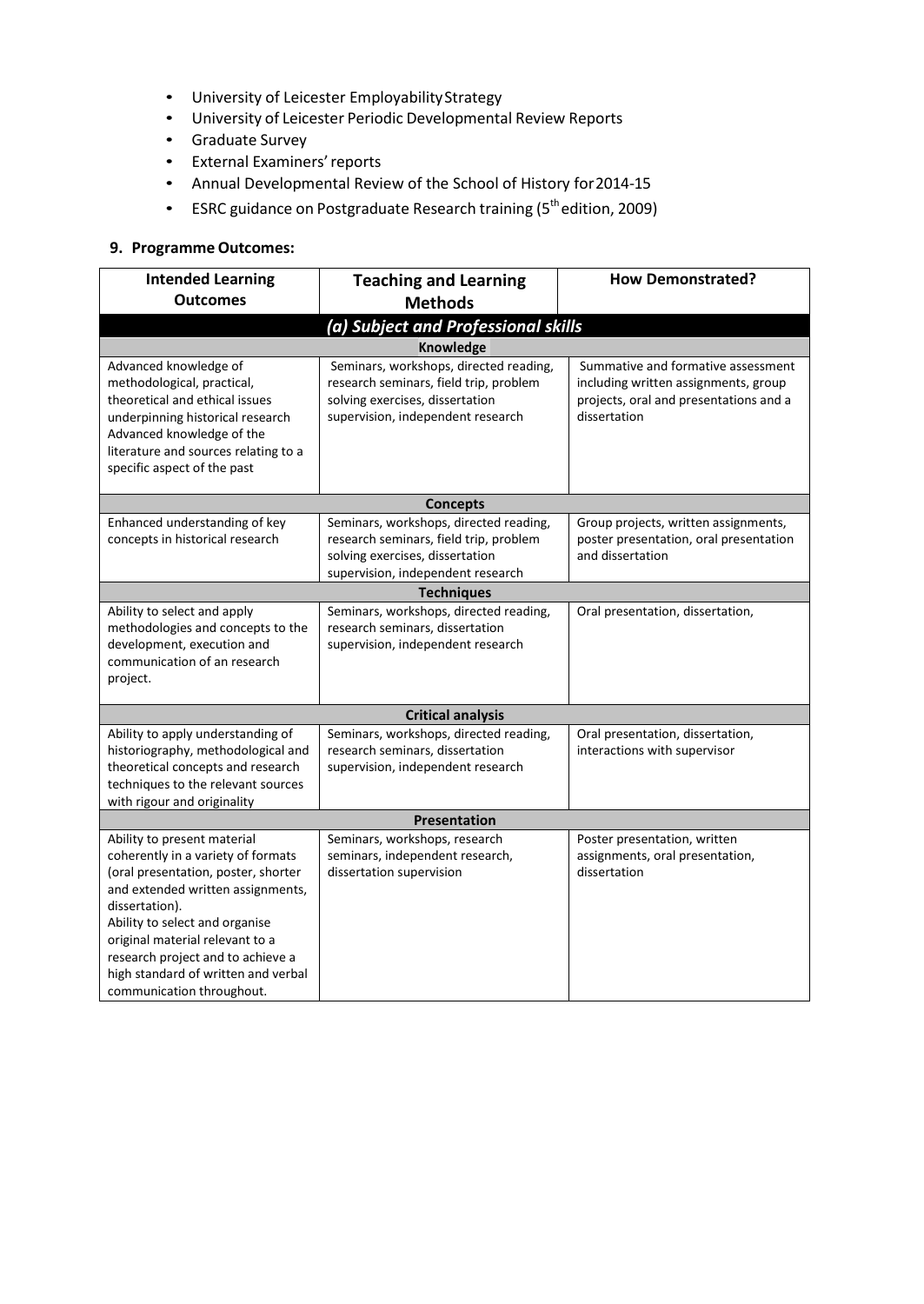| <b>Intended Learning</b><br><b>Outcomes</b>                                                                                                                                                                                                                                                                                                                                                                                                                                                                 | <b>Teaching and Learning</b>                                                                                                                             | <b>How Demonstrated?</b>                                                                                                                                    |  |  |
|-------------------------------------------------------------------------------------------------------------------------------------------------------------------------------------------------------------------------------------------------------------------------------------------------------------------------------------------------------------------------------------------------------------------------------------------------------------------------------------------------------------|----------------------------------------------------------------------------------------------------------------------------------------------------------|-------------------------------------------------------------------------------------------------------------------------------------------------------------|--|--|
| <b>Methods</b>                                                                                                                                                                                                                                                                                                                                                                                                                                                                                              |                                                                                                                                                          |                                                                                                                                                             |  |  |
| Ability to read and critically analyse<br>historiographical and<br>methodological debates in the<br>literature and to assess the<br>relevance of existing research.<br>Ability to select and critically<br>analyse relevant primary source<br>material.<br>Ability to develop and maintain a<br>rigorous and independent inquiry<br>at an advanced level                                                                                                                                                    | <b>Appraisal of evidence</b><br>Seminars, workshops, research<br>seminars, independent research,<br>dissertation supervision                             | Oral presentation, written<br>assignments, dissertation, interactions<br>with supervisor                                                                    |  |  |
|                                                                                                                                                                                                                                                                                                                                                                                                                                                                                                             |                                                                                                                                                          |                                                                                                                                                             |  |  |
|                                                                                                                                                                                                                                                                                                                                                                                                                                                                                                             | (b) Transferable skills<br><b>Research skills</b>                                                                                                        |                                                                                                                                                             |  |  |
| Develop a critical awareness of<br>current research and new insights<br>in the relevant research areas<br>Carry out a critical evaluation of<br>literature and primary sources<br>applicable to relevant research<br>areas.<br>Select and synthesise data<br>Communicate findings and<br>conclusions to relevant audiences.<br>Awareness of ethical and practical<br>issues that impact on research.<br>Awareness of the dynamic research<br>environment, in particular<br>accessibility of source material | Seminars, workshops, directed reading,<br>research seminars, field trip, problem<br>solving exercises, dissertation<br>supervision, independent research | Summative and formative assessment<br>including written assignments, group<br>projects, presentations and a<br>dissertation Interactions with<br>supervisor |  |  |
|                                                                                                                                                                                                                                                                                                                                                                                                                                                                                                             | <b>Communication skills</b>                                                                                                                              |                                                                                                                                                             |  |  |
| Ability to write clearly and concisely<br>in an appropriate scholarly style<br>with effective organisation of<br>content and appropriate scholarly<br>apparatus<br>Ability to structure arguments<br>effectively and present them in<br>writing and orally<br>Ability to write in a range of<br>scholarly formats, for example<br>essay and dissertation.<br>Ability to identify relevant                                                                                                                   | Seminars and workshops, Dissertation<br>supervision                                                                                                      | written assignments, oral and poster<br>presentation, interactions with<br>supervisor, dissertation                                                         |  |  |
| information, critically analyse it and<br>summarise findings succinctly in<br>writing and orally                                                                                                                                                                                                                                                                                                                                                                                                            |                                                                                                                                                          |                                                                                                                                                             |  |  |
|                                                                                                                                                                                                                                                                                                                                                                                                                                                                                                             | Data presentation                                                                                                                                        |                                                                                                                                                             |  |  |
| Ability to gather, select, handle and<br>analyse qualitative and quantitative<br>data.<br>Ability to deliver an oral<br>presentation to an academic<br>audience.                                                                                                                                                                                                                                                                                                                                            | Seminars, workshops                                                                                                                                      | Group project report, dissertation, oral<br>presentation, interaction with<br>supervisor                                                                    |  |  |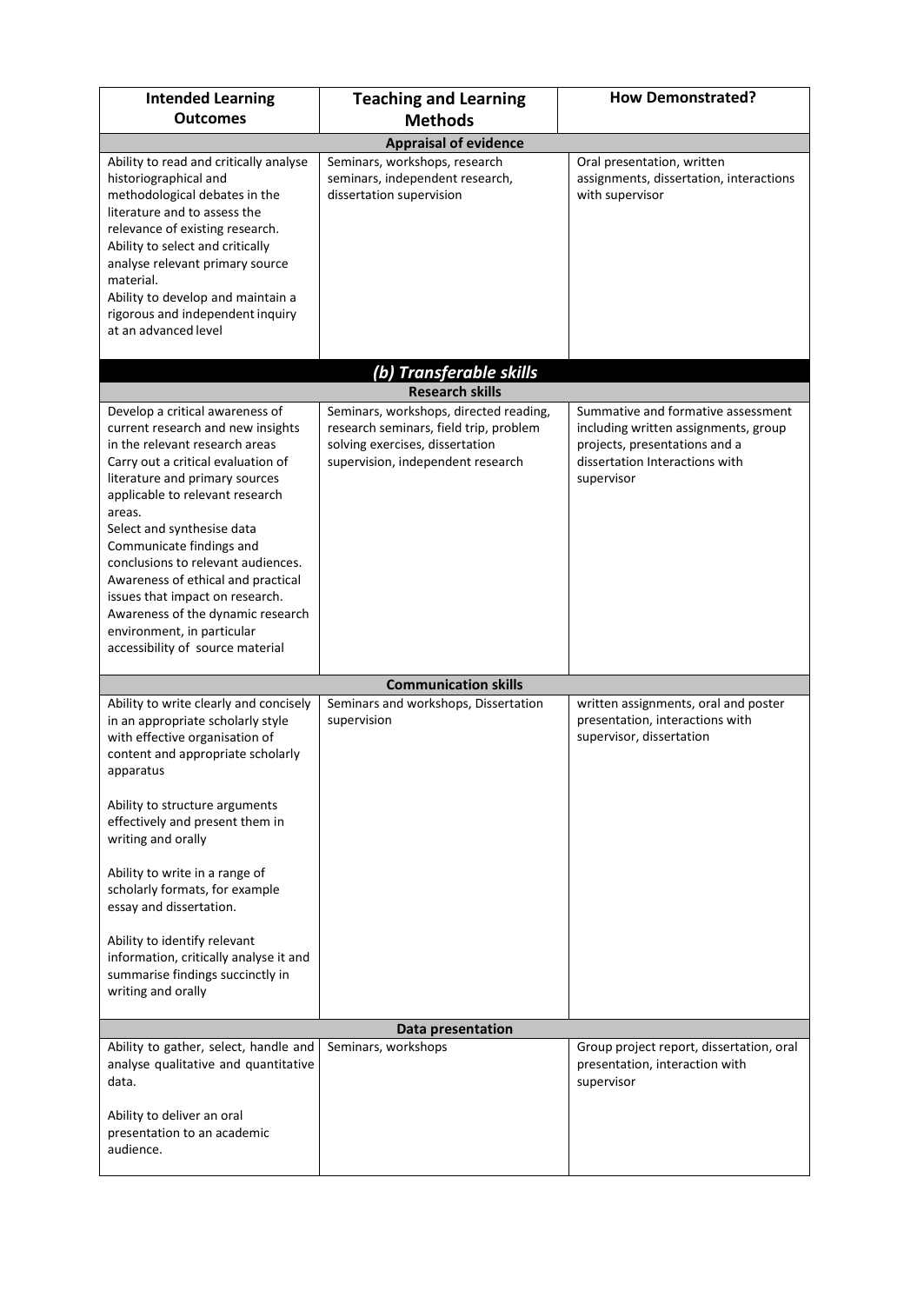| <b>Intended Learning</b><br><b>Outcomes</b>                                                                                                                                   | <b>Teaching and Learning</b><br><b>Methods</b>                                                                                                      | <b>How Demonstrated?</b>                                                             |  |  |  |  |
|-------------------------------------------------------------------------------------------------------------------------------------------------------------------------------|-----------------------------------------------------------------------------------------------------------------------------------------------------|--------------------------------------------------------------------------------------|--|--|--|--|
| <b>Information technology</b>                                                                                                                                                 |                                                                                                                                                     |                                                                                      |  |  |  |  |
| Ability to use information<br>technology to identify and access<br>research resources<br>Ability to use information<br>technology to present research<br>findings effectively | Computer practical classes, tutorials,<br>resource based learning, dissertation<br>supervision                                                      | Essays, written reports, dissertation,<br>oral presentation                          |  |  |  |  |
| <b>Problem solving</b>                                                                                                                                                        |                                                                                                                                                     |                                                                                      |  |  |  |  |
| Ability to apply critical skills to the<br>identification and solution of<br>original research problems                                                                       | Dissertation supervision                                                                                                                            | dissertation                                                                         |  |  |  |  |
| <b>Working relationships</b>                                                                                                                                                  |                                                                                                                                                     |                                                                                      |  |  |  |  |
| Ability to organise and contribute<br>to group activity.<br>Working effectively with                                                                                          | Seminars, workshops, dissertation<br>supervision                                                                                                    | Poster presentation, group project<br>report, interaction with supervisor            |  |  |  |  |
| dissertation supervisor                                                                                                                                                       |                                                                                                                                                     |                                                                                      |  |  |  |  |
| <b>Managing learning</b>                                                                                                                                                      |                                                                                                                                                     |                                                                                      |  |  |  |  |
| Ability to work independently<br>and manage their own<br>learning. Showing initiative,<br>self-organisation and time-<br>management.                                          | Advice on study skills, e.g. time<br>management and planning assignments.                                                                           | Regular contact with dissertation<br>supervisor, production of research<br>timetable |  |  |  |  |
| Career management                                                                                                                                                             |                                                                                                                                                     |                                                                                      |  |  |  |  |
| Develop the ability to apply the<br>skills and knowledge gained to a<br>range of professional contexts.                                                                       | Advice on PDP and career options<br>delivered through the personal tutor<br>system. Careers development sessions<br>offered by the New History Lab. | Individual PDP portfolios. Attendance<br>at NHL sessions                             |  |  |  |  |

# **10. Special features:**

This programme is designed to be compatible with a 1+ 3 route to a PhD.

### **11. Indications of programmequality:**

Comments from the external examiner's report, 23/11/2015:

'The dissertation elements of both the MA and MRes are challenging, especially for weaker students in the cohort and the staff have done well to encourage them to produce their best work'.

Comments from the external examiner's report, 27/11/2014:

'I was impressed by the overall quality and depth of the commentaries on both the coursework and the dissertations.'

'Assessment strategies for the existing ILOs are appropriate…'.

### 12. **Scheme of Assessment**

This programme follows the University's regulations governing taught postgraduate programmes (see Senate Regulations).

### **13. Progression points**

For the award of the MA candidates will complete the core modules, (60 credits), two optional modules (60 credits) and a dissertation (60 credits). Students who are unsuccessful in the dissertation may be awarded a Postgraduate Diploma.

Students who have resubmitted work for taught modules totalling more than 60 credits will not be permitted to proceed to the dissertation, but may resubmit for the award of a Postgraduate Diploma.